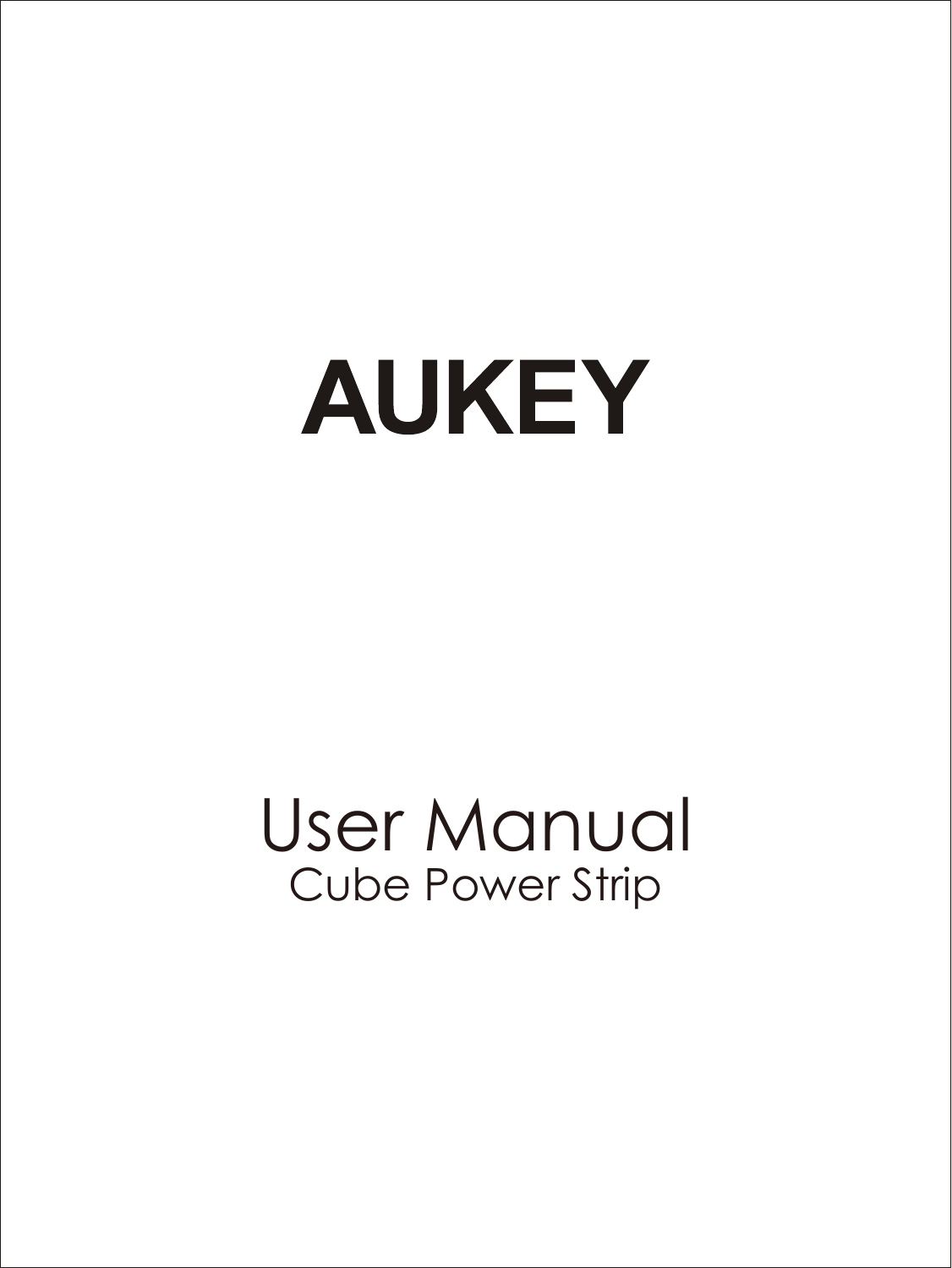Thank you for purchasing the AUKEY PA-X09 Cube Power Strip. Please read this user manual carefully and keep it for future reference. If you need any assistance, please contact our support team with your product model number and Amazon order number.

#### **Package Contents**

Cube Power Strip User Manual Warranty Card

#### **Product Diagram**

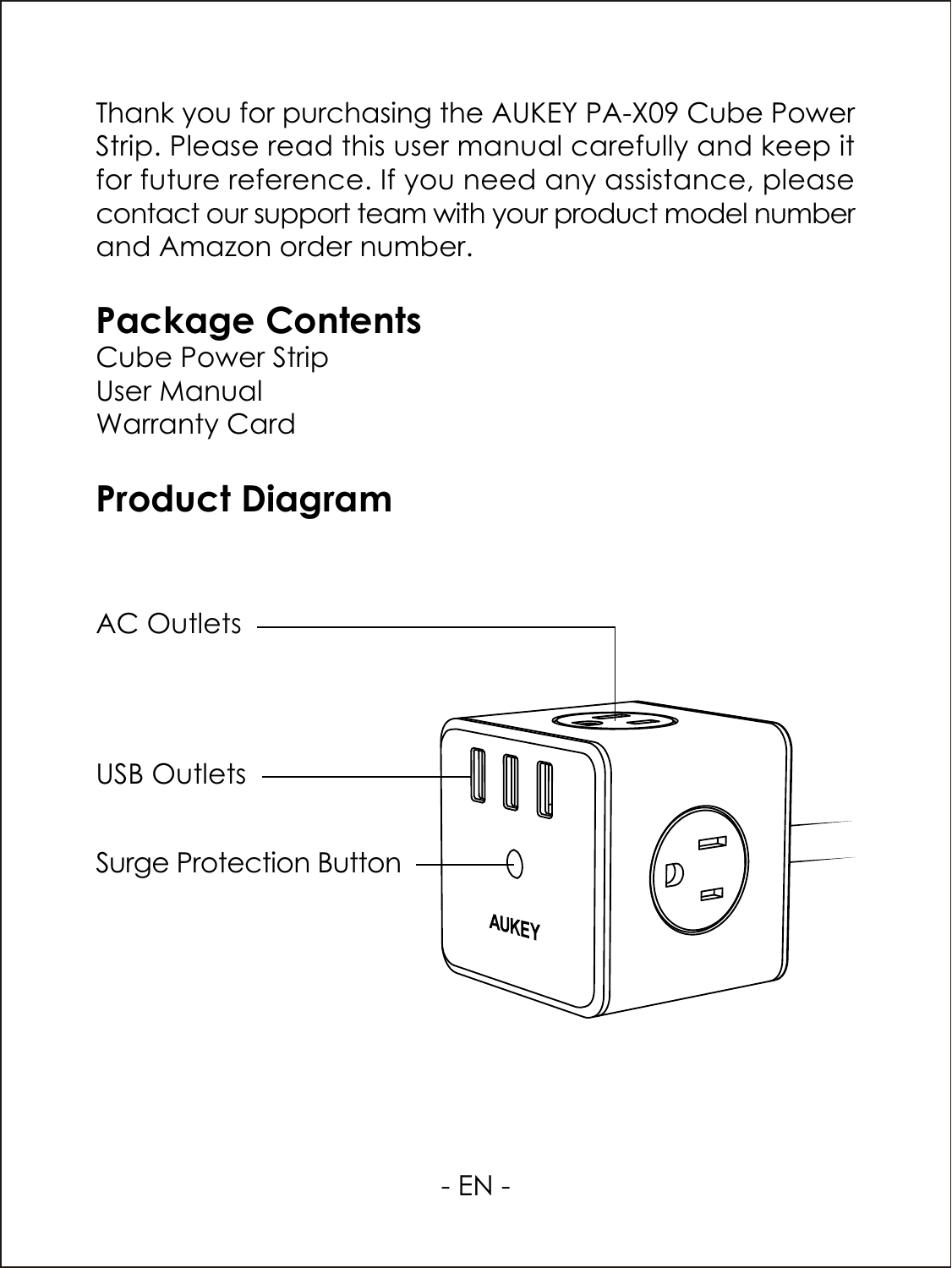## **Specifications**

| Model                           | PA-X09                              |
|---------------------------------|-------------------------------------|
| Input / Output                  | AC 125V 15A 60Hz                    |
| <b>Total AC Power Output</b>    | 187.5W                              |
| <b>USB Power Output</b>         | 5V 2.4A total                       |
| <b>Energy Absorption Rating</b> | 380 Joules                          |
| Dimensions                      | 67 x 66 x 66mm / 2.6" x 2.6" x 2.6" |
| Weight                          | 474a / 16.72oz                      |

#### **Getting Started**

- 1. Plug the PA-X09 into a wall outlet
- 2. Connect your electrical and electronic devices to the AC outlets and USB ports on the PA-X09 for power
- 3. Unplug your devices when fully charged or not in use

## **FAQ**

#### **How does the 'Surge Protection Button' work?**

The surge protection button is pressed in by default. While the power strip is connected to power and the button remains pressed in, surge protection is active. The power strip will be sacrificed as designed during a power surge to save your connected equipment, but may not protect your devices from surges and spikes in the future if they exceed the energy absorption rating. If the power strip's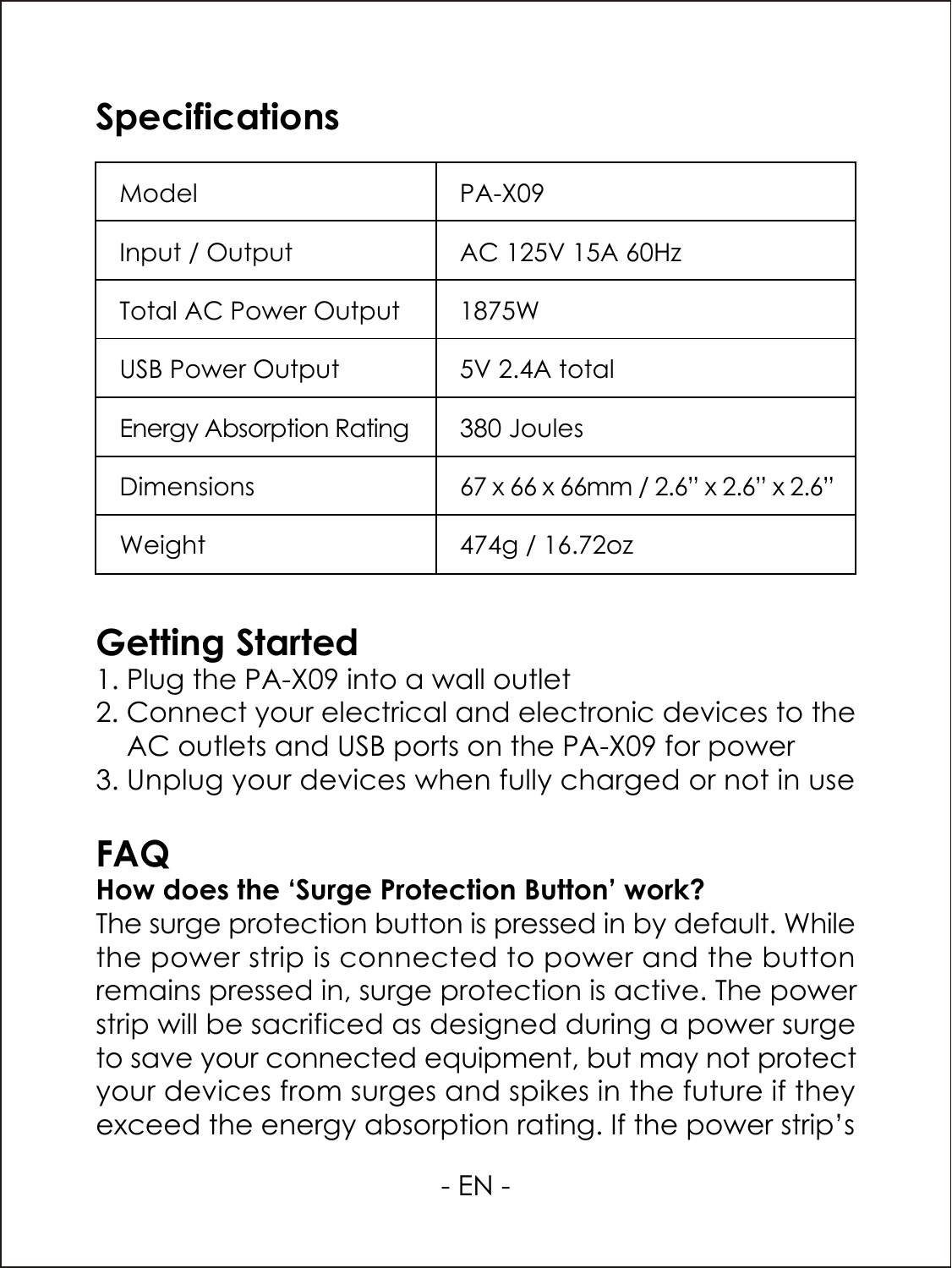protection system is triggered by a surge or other power fault, it will cut power and the surge protection button will pop out. To reset, disconnect & reconnect the power strip; then press the surge protection button. If this doesn't work, replace the power strip.

#### **Product Care & Use**

- Keep it away from liquids and extreme heat
- Designed for indoor use only
- Only use with properly grounded outlets
- The power demand of connected devices must not exceed the total AC power output
- Unplug the product during thunderstorms
- If the power strip cuts off power (but your power circuit is operating correctly), try disconnecting & reconnecting the power strip; then make sure the surge protection button is pressed in (see FAQ above)

#### **Warranty & Customer Support**

For questions, support, or warranty claims, contact us at the address below that corresponds with your region. Please include your Amazon order number and product model number.

Amazon US orders: support.us@aukey.com Amazon EU orders: support.eu@aukey.com Amazon CA orders: support.ca@aukey.com Amazon JP orders: support.jp@aukey.com

\*Please note, AUKEY can only provide after sales service for products purchased directly from AUKEY. If you have purchased from a different seller, please contact them directly for service or warranty issues.